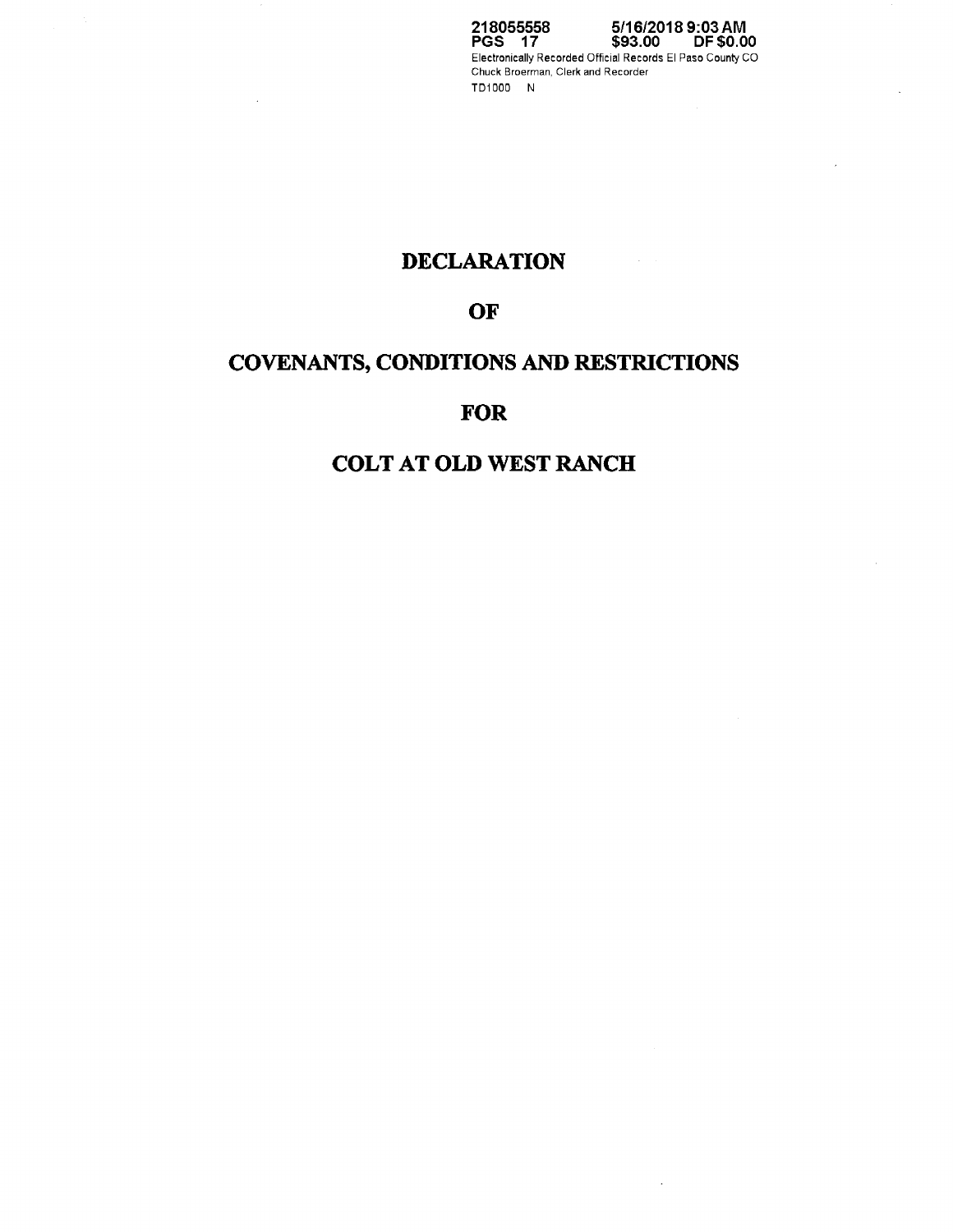# **TABLE OF CONTENTS**

| ARTICLE 2. ARCHITECTURAL AND CONSTRUCTION STANDARDS               |  |
|-------------------------------------------------------------------|--|
|                                                                   |  |
|                                                                   |  |
|                                                                   |  |
|                                                                   |  |
|                                                                   |  |
|                                                                   |  |
|                                                                   |  |
|                                                                   |  |
|                                                                   |  |
|                                                                   |  |
|                                                                   |  |
|                                                                   |  |
|                                                                   |  |
|                                                                   |  |
| ARTICLE 3. COVENANTS TO PRESERVE THE CHARACTER OF THE COMMUNITY 5 |  |
|                                                                   |  |
|                                                                   |  |
|                                                                   |  |
|                                                                   |  |
|                                                                   |  |
|                                                                   |  |
|                                                                   |  |
|                                                                   |  |
|                                                                   |  |
|                                                                   |  |
|                                                                   |  |
|                                                                   |  |
|                                                                   |  |
|                                                                   |  |
|                                                                   |  |
|                                                                   |  |
|                                                                   |  |
|                                                                   |  |
|                                                                   |  |
| 3.19 Fences                                                       |  |
|                                                                   |  |
|                                                                   |  |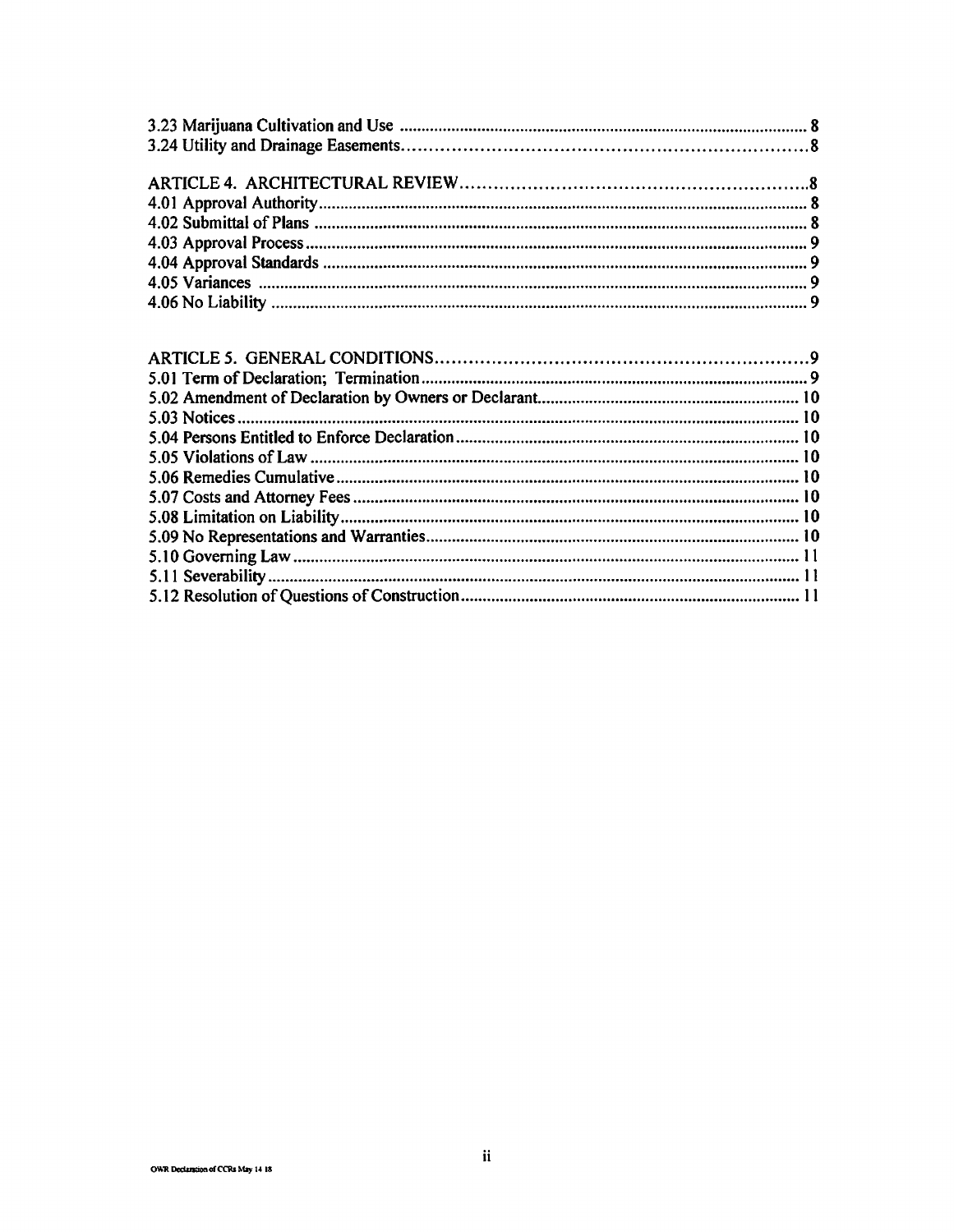## **DECLARATION OF COVENANTS, CONDITIONS AND RESTRICTIONS FOR COLT AT OLD WEST RANCH**

THIS DECLARATION OF COVENANTS, CONDITIONS AND RESTRICTIONS ("Declaration"), is made this  $15 + h$  day of  $M\alpha y$ , 2018 by Old West Ranch ("Declaration"), is made this  $15+n$  day of  $2018$  by Old West Ranch CO Partners, LLC, a Colorado limited liability company ("Declarant").

#### **BACKGROUND AND PURPOSE**

A. Declarant is the owner in fee simple of certain real property (the "Property") in El Paso County, State of Colorado, legally described in the attached **Exhibit A** and incorporated by this reference (the "Property").

B. The Property has been divided into parcels of land of at least 35 acres each (the "Parcels"), and Declarant desires to place protective covenants, conditions, easements and restrictions on the Property in order to establish, protect and maintain the quality residential environment, character, values and amenities of the Property.

#### **DECLARATION**

Declarant, for itself and its grantees, successors and assigns, imposes and establishes upon the Property, and all of the Property shall be subject in the future to all of the following restrictions, . covenants, easements and conditions, all of which shall be deemed to run with the land and shall inure to the benefit of and be binding upon Declarant, its grantees, successors and assigns, and all parties having or acquiring any right, title or interest in or to all or part of the Property.

Declarant shall have, retain and reserve certain rights as set forth in this Declaration with respect to the Property for so long as Declarant or an affiliate of Declarant owns an interest in real property within the approximate 2,846-acre development known as Old West Ranch ("Declarant's Interest"). Declarant's rights shall be deemed excepted and reserved in each conveyance by Declarant.

#### **ARTICLE! DEFINITIONS**

The following words and phrases, when used in this Declaration, shall have the meanings specified in this Article 1.

1.01 "Accessory Building" shall mean any detached garage, guest house, building, barn, or structure used for storage, or used for any other purpose that is located on a Parcel.

1.02 "Applicant" shall mean any Person, other than Declarant, desiring to build, erect or install any Improvement on a Parcel or on any portion of the Property who submits plans for the Improvement to Declarant.

1.03 "Declarant" shall mean Old West Ranch CO Partners, LLC, a Colorado limited liability company. A Person shall be deemed a successor or assign of Declarant only if specifically designated in a recorded instrument as a successor or assign of Declarant under this Declaration, and only as to the particular rights or interests of Declarant under this Declaration that are specifically designated in the recorded instrument. Notwithstanding the foregoing, a successor to Old West Ranch CO Partners, LLC, by consolidation or merger shall automatically be deemed a successor or assign of Old West Ranch CO Partners, LLC, as Declarant under this Declaration without the requirement of

 $\ddot{\phantom{0}}$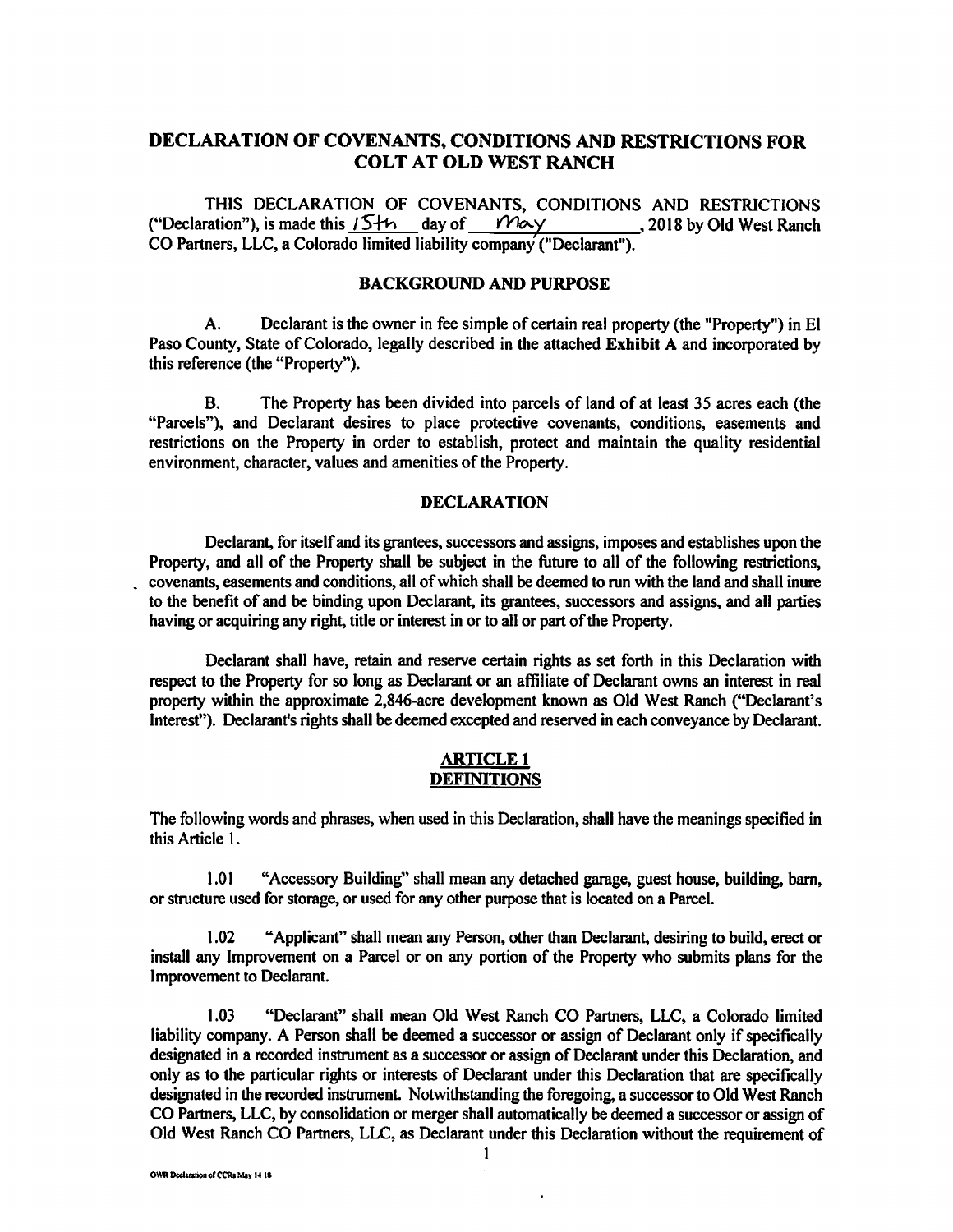recording an instrument. Declarant may terminate its rights under this Declaration by recording a written termination of Declarant rights in the records of El Paso County, Colorado.

1.04 "Improvement" shall mean anything that alters the previously existing exterior appearance of any Parcel within the Property, including but not limited to Residences, buildings, barns, sheds, outbuildings, patios, swimming pools, garages, doghouses, mailboxes, aerials, antennas, roads, driveways, parking areas, fences, screening walls, retaining walls, stairs, decks, landscaping, hedges, windbreaks, plantings, planted trees and shrubs, poles, flagpoles, signs, exterior air conditioning units, and poles, tanks, pipes, lines, meters, towers and other facilities used in connection with water, septic, gas, electric, telephone, radio, television (including cable or satellite systems), or other utilities.

1.05 "Owner" shall mean the record titleholder, whether one or more Persons, of fee simple title to a Parcel.

1.06 "Parcel" shall mean a parcel of land within the Property that has been conveyed by Declarant to a third party and/or has been designated as a Parcel in the Plat, or is an identified parcel of unplatted land with a separate tax schedule number, together with all appurtenances and Improvements associated with the parcel of land, now existing or subsequently created.

1.07 "Person" shall mean a natural individual, trust or legal entity.

1.08 "Plat" shall mean the Land Survey Plat, deposited on March 5, 2018 in the records of the El Paso County Clerk and Recorder under Deposit No. 218900030 of which the Property is a part. The portion of the Plat showing the Property is attached as **Exhibit B** to this Declaration.

1.09 "Property" shall mean the real property described on the attached **Exhibit A.** 

1.10 "Residence" shall mean an Improvement on a Parcel that is intended or used for residential occupancy.

#### **ARTICLE2 ARCIIlTECTURAL AND CONSTRUCTION STANDARDS**

2.01 Land Use, Building Type and Occupancy. All of the Property shall be used for single-family residential purposes only. No more than one Residence may be permitted on any Parcel, except that a second dwelling unit shall be allowed, subject to El Paso County ordinances and regulations. No Parcel may be subdivided or further divided. Garages shall be used only for the storage of motor vehicles and accessories, and shall not be converted to living space.

2.02 Architectural Review. No Improvement shall be commenced, erected, placed or maintained on any Parcel without the prior approval of Declarant as provided in Article 4 for so long as Declarant's Interest exists. After Declarant's Interest no longer exists, any violation of the architectural and design provisions of this Declaration may be enforced against the Person in violation pursuant to Section 5.04.

2.03 Construction Type. All construction shall be new. No mobile home, pre-cut, or manufactured home may be placed on a Parcel. No building previously used at another location, nor any building or Improvement originally constructed as a mobile dwelling may be moved onto a Parcel, except for temporary construction storage purposes (and not for a temporary residence) for a period not to exceed twelve (12) months.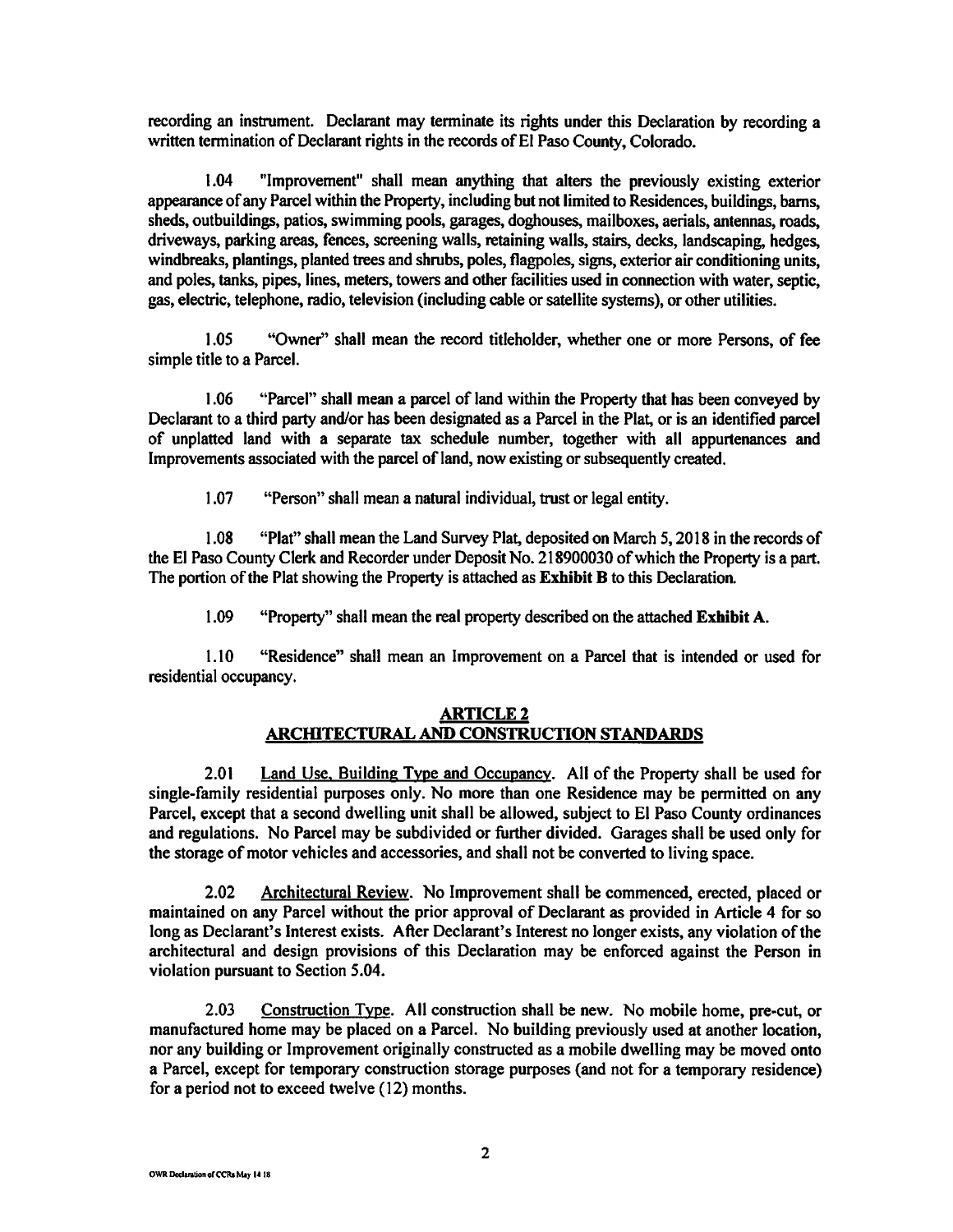2.04 Quality and Size of Residences. It is the intention and purpose of this Declaration to assure that all Residences contain a high quality of workmanship and material. The floor area of Residences on the Parcels, exclusive of one-story open porches and garages, shall be as follows:

(a) For single-family, single-story homes (including raised ranches), not less than 1,500 square feet on the main floor, excluding the garage.

(b) For single-family, two-story homes, not less than 2,000 square feet on the main two floors, excluding the garage.

All Residences must include a private garage for not less than two motor vehicles. Garages may be attached to or detached from the Residence. Garage doors shall be located to minimize their visibility from the front of any Residence and from the road fronting such Parcel.

2.05 Design Standards and Right to Review. The following standards shall be adhered to in all design and construction of Improvements.

(a) Color schemes will be compatible with the natural environment of the Property. Subdued, unobtrusive natural or earth colors, and trim and accent wall paint of a brighter but compatible color with the natural environment are encouraged.

(b) All chimneys and all exterior flues shall be fully enclosed. Spark arrestors shall be required on all chimneys.

( c) Roof materials and color shall be consistent with the architecture, color, and exterior wall material of the house. Concrete, clay or synthetic tiles, asphalt shingles, or high quality metal are acceptable. Other materials may be allowed where they are of equal quality and appropriate to the design and appearance of the structure.

( d) The primary exterior finish will be wood or wood siding, stucco, brick or stone.

( e) No part of any concrete wall shall be visible from the front or rear of structure at a height greater than 12 inches above finished ground level unless finished with stucco, brick, stone, colored patterned concrete or other material approved by Declarant.

2.06 Modular Homes. A modular home may be approved for construction on a Parcel, subject to Declarant approval during the period of Declarant's Interest, and provided the following conditions are met:

(a) The modular home must comply with the IRC (International Residential Code), which is similar or identical to site-built home requirements.

(b) The square footage must meet the size requirements of a Residence set forth in Section 2.04 above, and be constructed on either a basement or a crawlspace.

( c) A home built under HUD Code standards is prohibited ( e.g., singlewides and doublewides). Single section or mobile home park models are prohibited.

(d) The home must have at least a 5/12 roof pitch, with a minimum of 12-inch overhang, and at least 1 dormer or covered porch on the front side of the home.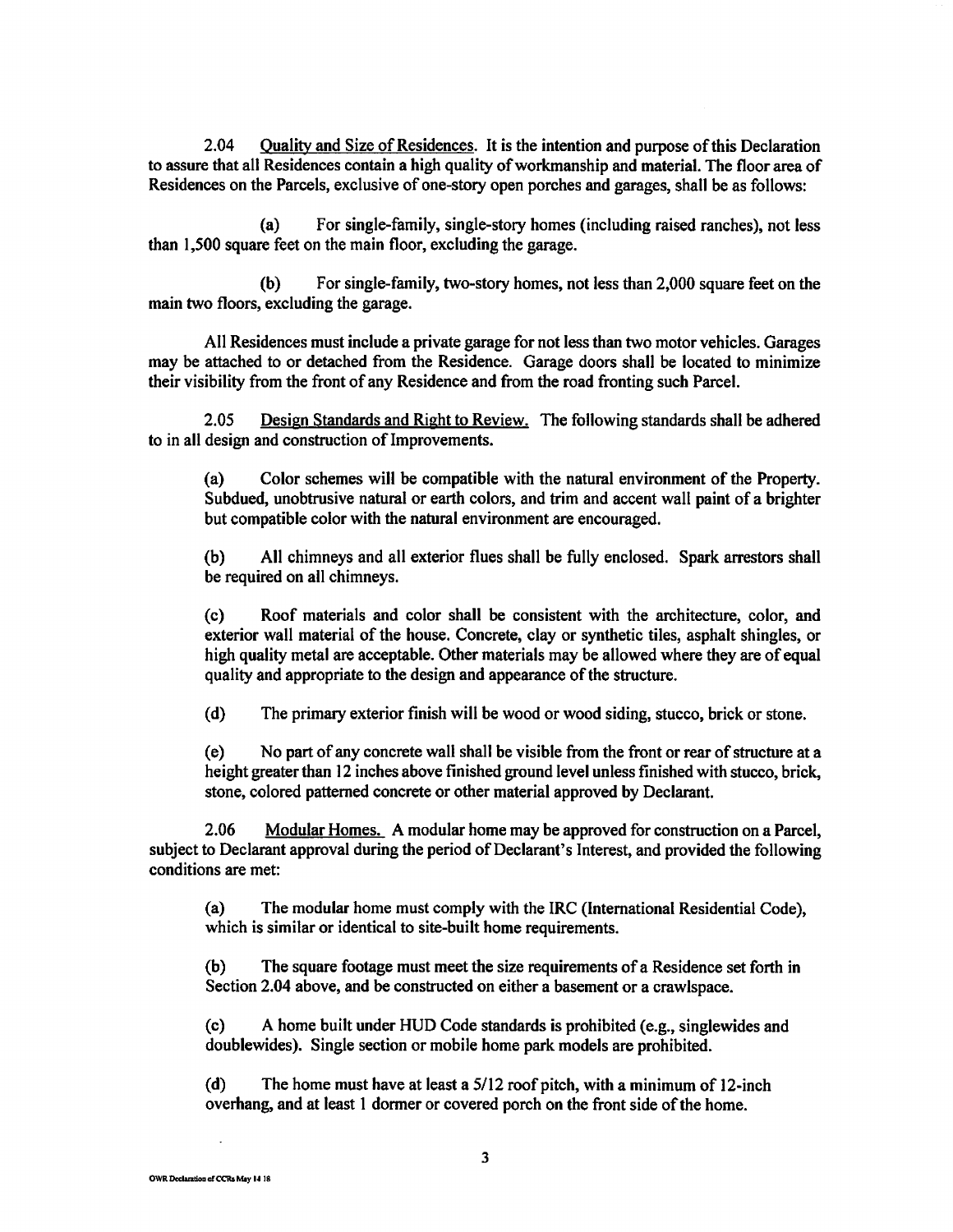(e) The home must have an attached garage for at least two vehicles that is painted, sided or shingled to match the home.

(t) Vinyl siding materials are prohibited. Smart lap, smart panel or Hardie siding is acceptable.

(g) The home must have poured concrete front steps or a deck entering the home.

(h) The home's exterior must be finished with at least 30% stone or masonry materials on the front side of the home. The painted exterior of the home must have at least three colors (trim, body and accent colors).

(i) The home must not look like or have the appearance of a manufactured or mobile home.

2.07 Access Road to the Parcel. The driveway or access road from the public street to the Residence must be improved with paving, road base or similar material such as crushed asphalt or rock. A Parcel Owner is responsible for compliance with all county regulations and ordinances concerning installation of a driveway or access road.

2.08 Completion of Construction. Construction of a Residence and any other Improvement consisting of a building or structure must be completed within twelve (12) months from commencement of construction. All vegetation and other surface areas of a Parcel disturbed by construction activities will be promptly revegetated and restored to its prior natural condition. No building material of any kind may be stored upon any Parcel except in connection with construction of the Improvement. Construction shall be promptly commenced and diligently pursued as soon as any building materials are placed on any Parcel. If any such structure under construction is abandoned, Declarant and/or any other Owner shall have the authority to take enforcement action against the Owner to cause the removal of all or portions of such structure so as to prevent it from being unsightly. Notice of intent to initiate enforcement action to remove the structure will be posted on the Parcel at least ten (10) days prior to initiating such action, and if the enforcement action is successful and the structure is removed, the Owner of the Parcel shall be liable for all costs of such work, and the Parcel may be subject to a lien for costs incurred for the removal.

2.09 Accessory Buildings. Accessory Buildings shall harmonize in appearance with the Residence. Plans for an Accessory Building, including the location on a Parcel, require the prior approval of Declarant as provided in Article 4 for so long as Declarant's Interest exists, and thereafter, as provided in this Declaration.

2.10 Setbacks. No structure of any kind shall be located on any Parcel nearer than 75 feet from the front Parcel line as measured from the edge of the public road adjacent to the Parcel, nor nearer than 75 feet from any rear Parcel line, 50 feet from any side Parcel line, or 50 feet from a corner of a Parcel. Eaves, steps and open porches shall be considered as part of the structure.

2.11 Changes or Alterations of Improvements. No change in color or other exterior appearance of buildings, fences or other structures, or alterations to a Residence, structure, fence, landscaping plan or any other previously approved Improvement shall be made until the proposed change or alteration has been approved by Declarant as provided in Article 4 for so long as Declarant's Interest exists.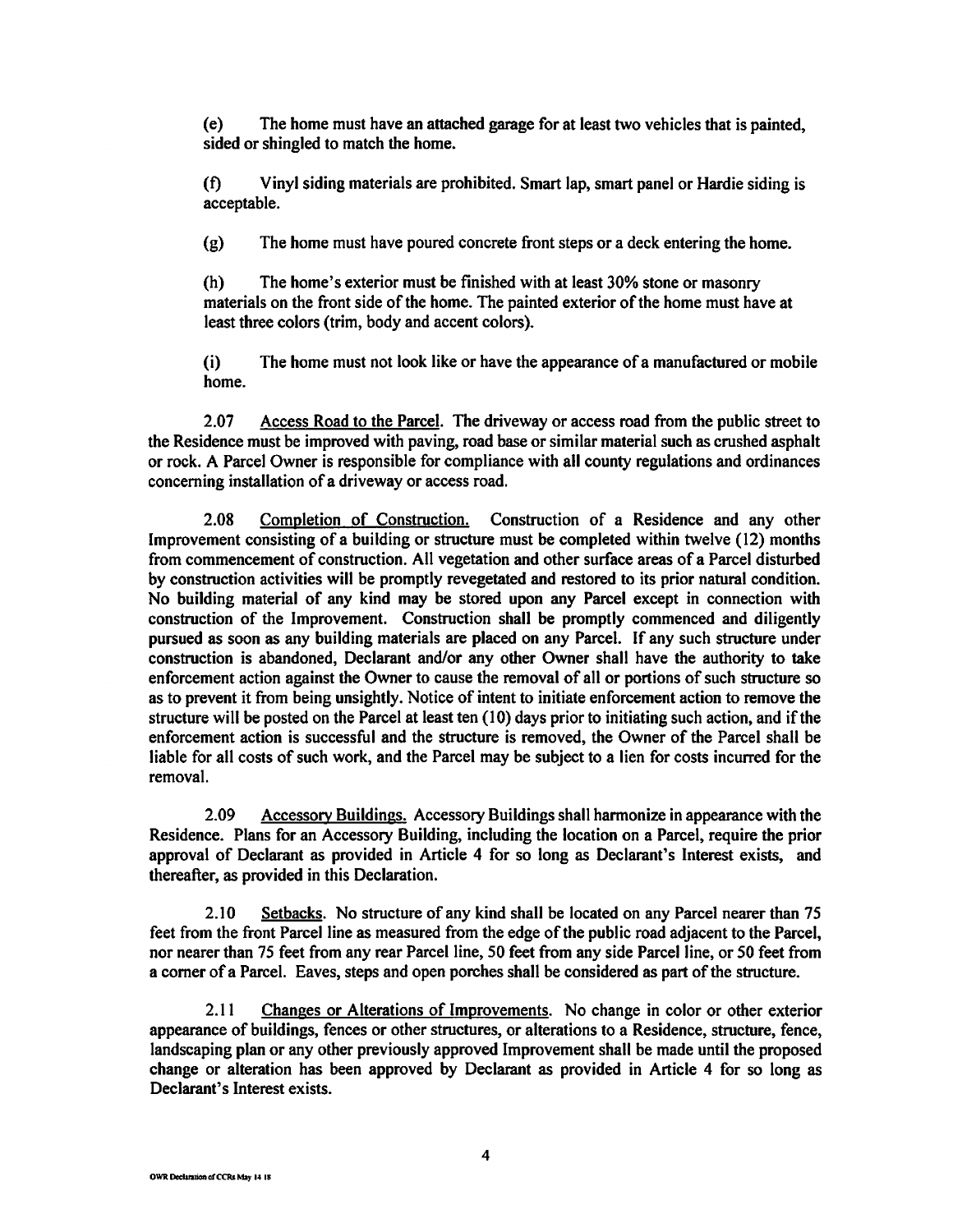### **ARTICLE3 COVENANTS TO PRESERVE THE CHARACTER OF THE COMMUNITY**

3.01 Building and Grounds Maintenance. An Owner shall repair and maintain the exterior of all Improvements on the Owner's Parcel in a state of good condition and repair. Such obligation includes, but is not limited to, maintaining the exterior materials and finishes of the Improvements, any approved fencing, landscaping and driveways.

3.02 Restoration. If any Improvement on a Parcel is destroyed in whole or in part, it must be rebuilt and/or all debris must be removed and the Parcel restored to a safe and attractive condition. Such restoration must be commenced within sixty (60) days after the damage or destruction occurs and thereafter diligently pursued to completion within a reasonable time, not to exceed ten (10) months after the date the damage occurred.

3.03 Soils, Grading and Maintenance. The soils within the State of Colorado consist of both expansive soils and low-density soils, and an alluvial high water table may be present, all of which may adversely affect the integrity of any Improvement if the Improvement and the Parcel containing it are not properly maintained. Expansive soils contain clay minerals which have the characteristic of changing volume with the addition or subtraction of moisture, thereby resulting in swelling and/or shrinking soils, and the addition of moisture to low-density soils causes a realignment of soiled grains thereby resulting in consolidation and/or collapse of the soils. Each Owner should take special note and care to insure and maintain water drainage away from the Residence and other structures and not to interfere with the drainage patterns established by the grading plan for the Property and the finished grading set by a builder. Drainage patterns cannot be directed to adjacent Parcels, but must be maintained within the boundaries of the Parcel generating the drainage and then to adjacent roads or drainage easements.

3.04 Nuisances. No noxious or offensive activity shall be carried on upon any Parcel, and nothing shall occur on a Parcel or within the Property, including the roads, to cause annoyance, embarrassment, discomfort, or a nuisance in the neighborhood, or which unreasonably offends or disturbs any Owner or occupant or which may unreasonably interfere with the peaceful enjoyment or possession or the proper use of a Parcel or any portion of the Property by Owners or occupants. No hazardous activity shall be permitted on any Parcel or in any Residence. No annoying lights, sounds or odors shall be permitted to emanate from any Residence or other Improvement on a Parcel, or within the Property. Refuse piles or other unsightly materials or objects shall not be allowed to be placed or remain in open storage upon Parcels. All applicable laws, ordinances and regulations of all governmental bodies having jurisdiction over the Property shall be observed.

3.05 Vehicles and Equipment Storage and Repair. The outside non-commercial parking of an Owner's or occupant's motor vehicles, boats, trailers, travel trailers, campers and recreational vehicles on a Parcel is allowed. Owners are encouraged to store such vehicles in an Accessory Building or be adequately screened so as not to be visible from neighboring properties and adjacent roads. No commercial vehicles, including trucks, semi-trailers or trailers, may be stored or parked overnight on the Property except in an enclosed Improvement or sufficiently screened.

The non-commercial maintenance, servicing, repair, dismantling, sanding or repainting of any type of vehicle, boat, machine, apparatus, trailer, or equipment may be performed on a Parcel. Owners are encouraged to perform such activities within an Accessory Building or Improvement or be sufficiently screened to avoid unsightly visual effects and noise that can be seen or heard from neighboring properties and adjacent roads. Equipment, tools and other items must be stored in an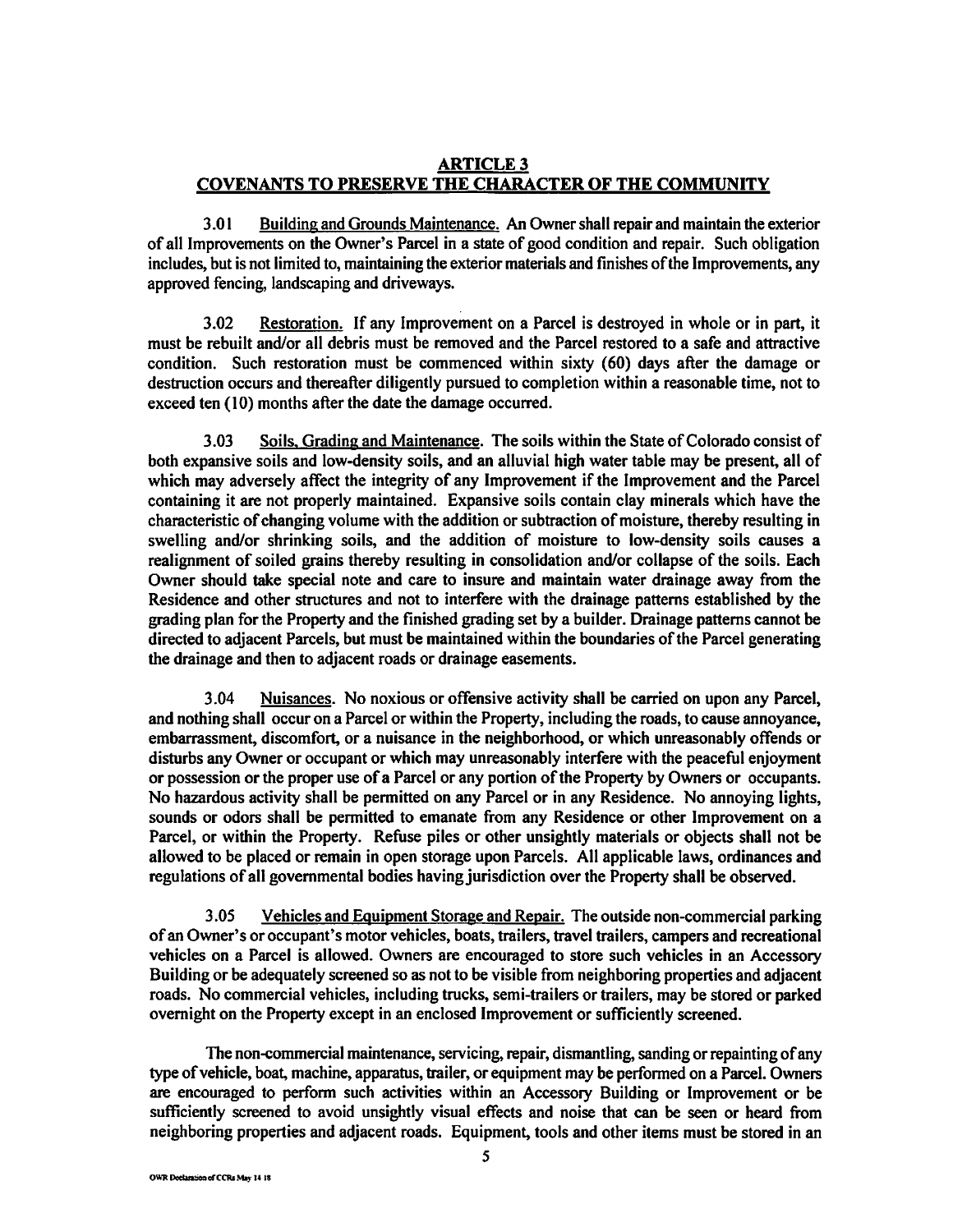Accessory Building or adequately screened so as not to be visible from neighboring properties and adjacent roads.

3.06 Weeds and Insects. All Parcels are to be kept free of noxious weeds, diseased vegetation and harmful insects. Owners are responsible for ensuring weed control and eradication in accordance with state and county laws and regulations.

3.07 Clotheslines, Storage Areas and Dog Runs. Outdoor clotheslines, poles, dog runs, service yards, wood piles and storage areas will be placed so as not to either not be visible from neighboring properties or adjacent roads or to create an unsightly condition.

3 .08 Satellite Dishes and Antennas. A satellite dish/antenna should be placed in the rear or side yard in such a manner that it is screened from neighboring properties and adjacent roads, when possible. Rooftop mounting that is visible from neighboring properties or adjacent roads is discouraged. The satellite dish/antenna should be installed at the lowest possible placement, utilizing ground level siting (unless a signal is not attainable). The satellite dish/antenna should be screened to minimize its visual impact to surrounding areas.

3.09 Solar or Wind Energy Devices. All solar or wind energy devices installed on a Parcel may only serve the Parcel upon which it is installed, must be designed and stamped by a licensed professional and located on the Parcel in an area that is adequately screened so as to reduce its visibility from neighboring properties or adjacent roads. All solar and wind energy devices must also comply with any governmental-imposed requirements.

3 .10 Drilling and Mining Operations. Except for the drilling of a domestic water well for use on the Parcel, no Parcel Owner may engage in drilling, development operations, refining, quarrying or mining operations of any kind on a Parcel.

3 .11 Signs. No signs, billboards, poster boards or advertising structures of any kind shall be erected or maintained on any Parcel or Improvement for any purpose whatsoever, except for one sign for privacy or identification of not more than one (I) foot square area in size, and one sign of not more than six (6) square feet in size advertising the Parcel for sale or rent. This restriction does not apply to any temporary signs erected by Declarant to market Parcels within the Property.

3.12 Animals. A reasonable number of livestock or poultty may be raised, bred or kept upon a Parcel, including animals for 4-H and FFA activities. No more animals than may be permitted by applicable governmental laws, ordinances and regulations may be kept or maintained on a Parcel. No animal may be allowed to run loose off of a Parcel. No animal of any kind shall be permitted which makes an unreasonable amount of noise or odor or is otherwise a nuisance. No animals may be kept, bred or maintained on a Parcel for any commercial purpose; provided that limited animal breeding and raising may be done on the Parcel by the Owner or occupant, and further provided that all activities occur in a restricted area on the Parcel. The Owner of a Parcel upon which an animal is kept is responsible for payment of any and all damage caused to the property of others. Owners are responsible for cleaning up after their animals on any portion of the Property.

No stables, corrals or any structure for the housing, feeding or use of livestock shall be located or placed closer to fifty (50) feet to any adjoining Parcel line or closer than seventy-five (75) feet to a road. All stables, corrals or any structure for the housing, feeding or use of livestock shall be approved as to location and design by Declarant, for so long as Declarant's Interest exists.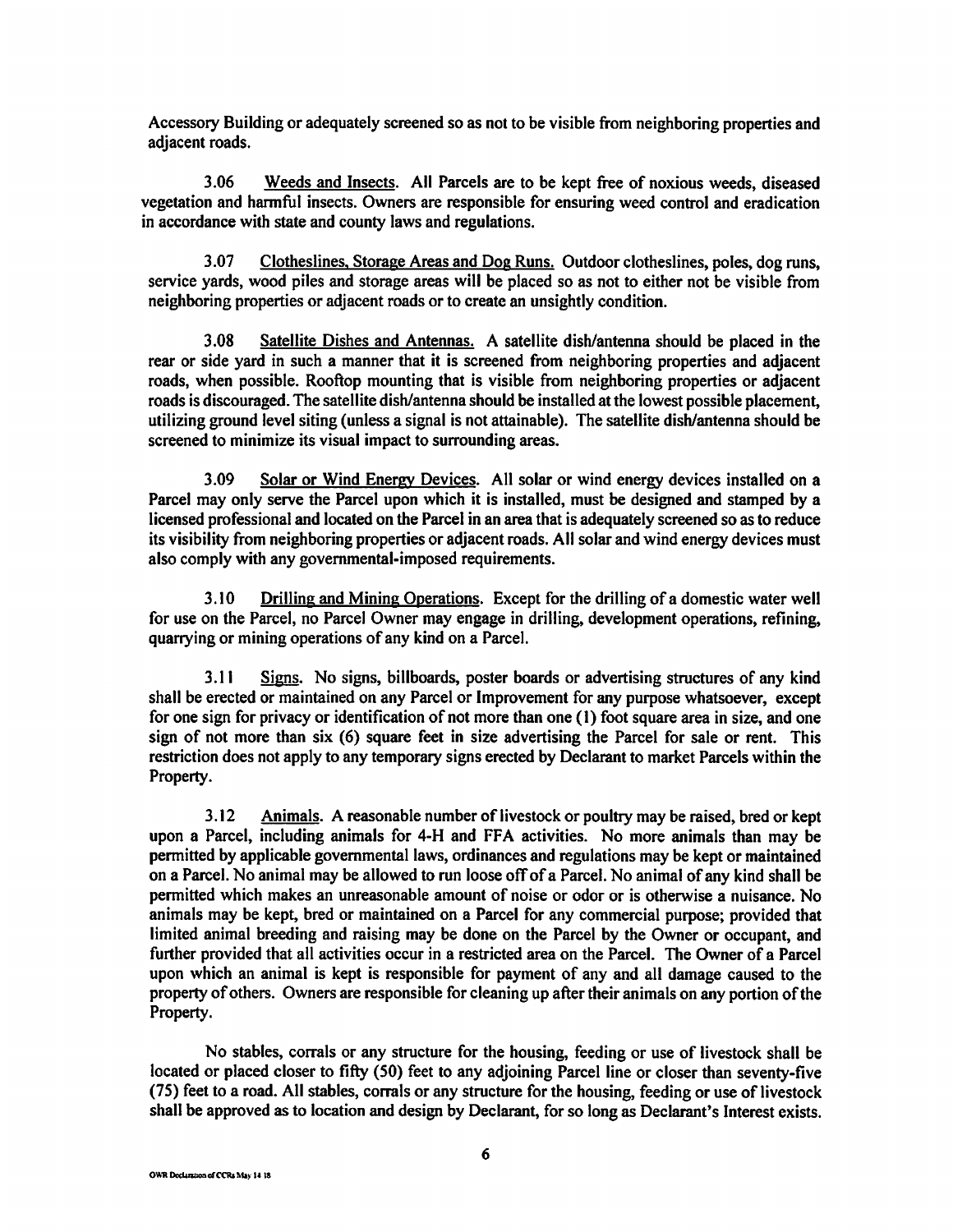Grazing of horses or other livestock outside a corral, stable or barn must be limited to ensure that the natural vegetation on a Parcel is not overgrazed. Corrals must have three (3) or more rails or be constructed of sturdy fencing to ensure retention of livestock. All stables and corrals shall be maintained in a sanitary condition.

3.13 Lighting. Exterior lighting installed on any Parcel shall either be indirect or of such controlled focus and intensity that such lighting will minimize off-site illumination and not disturb the residents of adjacent Parcels. No up lighting is allowed. Pole lights are limited to a maximum of 18 feet in height.

3 .14 Garbage and Refuse Disposal. No portion of any Parcel shall be used or maintained as a dumping ground for rubbish. Trash, garbage, ashes, rubbish, grass and shrub clippings, building materials, scrap materials or other waste shall not be kept on a Parcel except in closed sanitary containers.

3.15 Commercial Enterprises. No commercial enterprises shall be conducted or maintained upon or in connection with any Parcel, nor shall any Parcel be used in any way for other than strictly single-family residential purposes as provided herein, except that offices or homebased businesses may be maintained in accordance with applicable county zoning ordinances and regulations. However, this Section shall not apply to any sales or construction office located on any Parcel which is maintained by Declarant or a builder during the construction and sales period.

3.16 Firearms. Discharge of firearms on and within a private range is permitted on a Parcel, provided it is conducted in accordance with all federal, state and local laws and ordinances, is exercised with due care and caution and does not constitute a nuisance under Section 3.04.

3.17 Outdoor Burning. Outside burning of leaves, trash, garbage or household refuse is not permitted. Fires in barbecues, covered fire pits and outside fireplaces contained within receptacles intended for such purpose will be allowed. An Owner must not permit any condition on a Parcel that creates a fire hazard or is in violation of fire prevention regulations adopted by any governmental authority having jurisdiction and control over outside burning.

3.18 Use of Off Road Motorized Vehicles. Off road motorized vehicles, including but not limited to dirt bikes, off-road motorcycles, quads and ATVs, may be used on the Owner's Parcel, provided the use occurs during daylight hours only and does not create a nuisance such as excessive noise or dust.

3.19 Fences. Except for "invisible fencing" used for pet control, fences must comply with the following:

(a) Livestock fencing and corrals shall be sturdy and constructed of wood or white vinyl, wire (smooth or barbed), electric fencing, or strap fencing.

(b) Privacy fencing materials will be either white vinyl or natural wood in a color compatible with the exterior finish of the Residence, with pickets up to 6 feet in height. Privacy fencing may only be placed adjacent to the Residence or an Accessory Building and must be at least 75 feet from any property line, including 75 feet from the front property line as measured from the edge of the public road adjacent to the Parcel.

( c) Dog runs shall be a maximum of 6 feet in height and must be at least 75 feet from a property line and adequately screened from adjacent roads.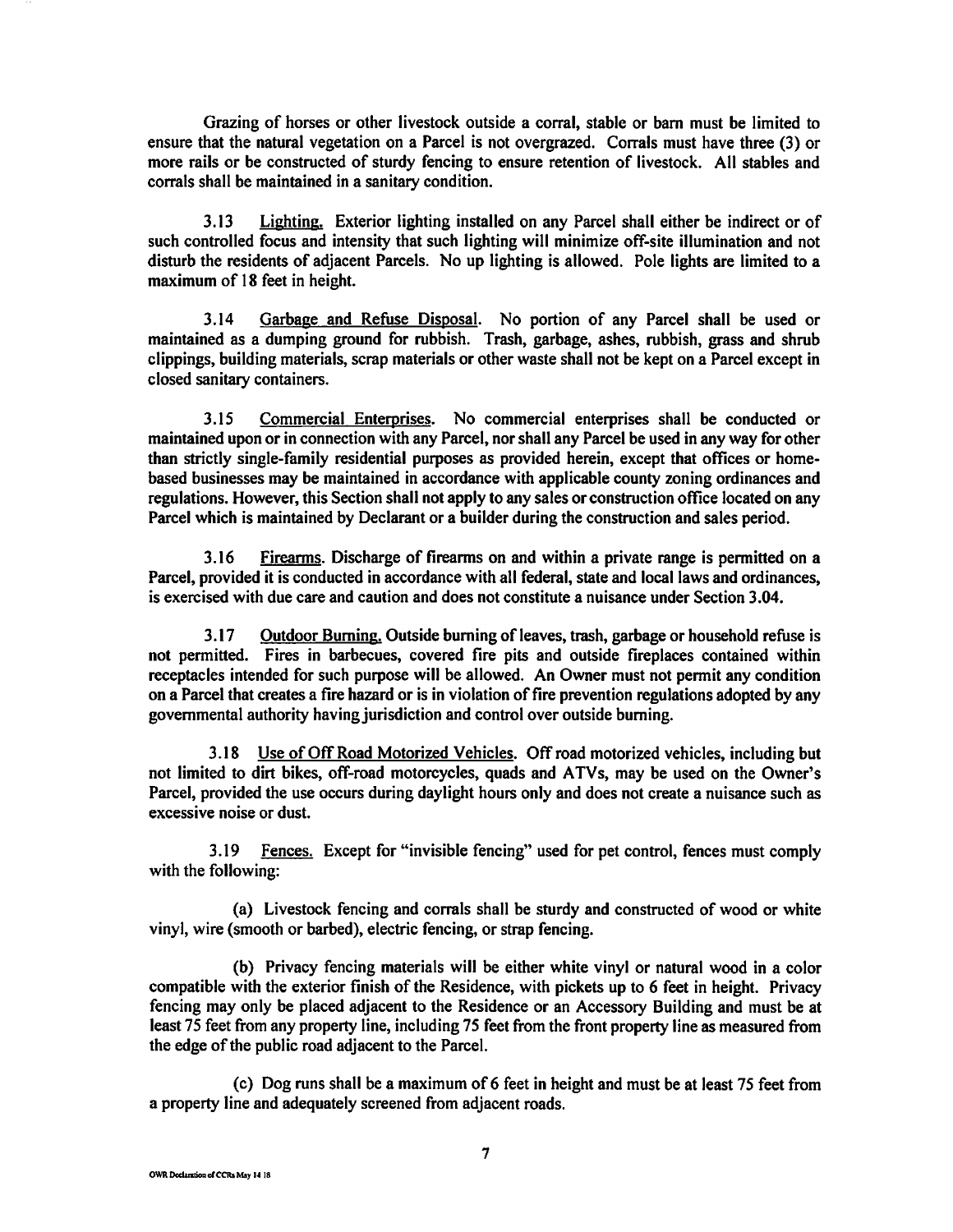( d) The suggested and preferred materials to be used for side and rear boundary fencing is white vinyl post and rail fencing or white vinyl post or pole, with smooth (three or four) wire, or hog wire with white vinyl or wood posts or poles.

3 .20 Preservation of Vegetation and Landscaping. All Improvements shall be located on Parcels so as to minimize damage to existing natural growth. Parcels shall be maintained in their natural state as nearly as possible.

3.21 Temporary Structures. No structure of a temporary character, trailer, tent, shack, garage, barn, excavation or other building will be permitted on any Parcel for a period longer than two weeks, except as may be determined to be necessary during construction and /or specifically approved by Declarant, for so long as Declarant's Interest exists, and thereafter, as permitted under this Declaration and allowed under applicable laws, ordinances, and regulations.

3 .22 Wildfire Defense Zones. Fire-wise landscaping, fuel storage and fire mitigation guidelines issued by the fire protection district serving the Property or other governmental agency must be followed at all times. Each Owner is responsible for safely managing the landscape, trees, brush and other vegetation on such Owner's Parcel to reduce the hazards from fire.

3.23 Marijuana Cultivation and Use. No Owner or occupant of a Parcel may utilize any portion of a Parcel, including the Residence or any Accessory Building, for the purpose of cultivation or production of marijuana, including medical marijuana, for other than their own personal use as allowed by applicable laws and ordinances. If an Owner or occupant grows or produces marijuana for personal use only, such operation must not create a nuisance and must be in full compliance with state and local laws and ordinances. No Owner or occupant may use any portion of a Parcel for the distribution or sale of marijuana.

3.24 Utility and Drainage Easements. Easements for installation and maintenance of utilities and drainage facilities and for other uses are reserved as shown on the Plat of the Property and as may be shown in documents recorded in the title to each Parcel. Within these easements, no structure, planting or other material shall be placed or permitted to remain which damages or interferes with the installation and maintenance of utilities, or which may change the direction or flow of drainage channels in the easements. Drainage easements and all related drainage facilities in those drainage easements shall be maintained by the Owner of the Parcel where the drainage easement is located, except for Improvements or facilities for which a public authority, private company or utility company is responsible. When installing Improvements on a Parcel, an Owner is responsible for locating all utility lines and easements. An Owner should request the location of underground utility lines and easements through a utility line location center.

## **ARTICLE4 ARCHITECTURAL REVIEW**

4.01 Approval Authority. For so long as Declarant's Interest exists, Declarant shall have the authority to approve plans for Improvements as set forth in this Declaration.

4.02 Submittal of Plans. Any Applicant desiring to build or install any Improvement, or to alter, remove, add to or change any previously approved or existing Improvement on any Parcel, shall submit two sets of plans to Declarant. The plans must show the shape, dimensions, materials, floor plans, location, exterior elevations, alterations, grading, drainage and color scheme for the Improvement. Incomplete submittals will be returned to the Applicant without review. The Applicant must provide an address (including an electronic mail address, if applicable) where the written decision may be transmitted. Declarant may charge reasonable fees to cover expenses for the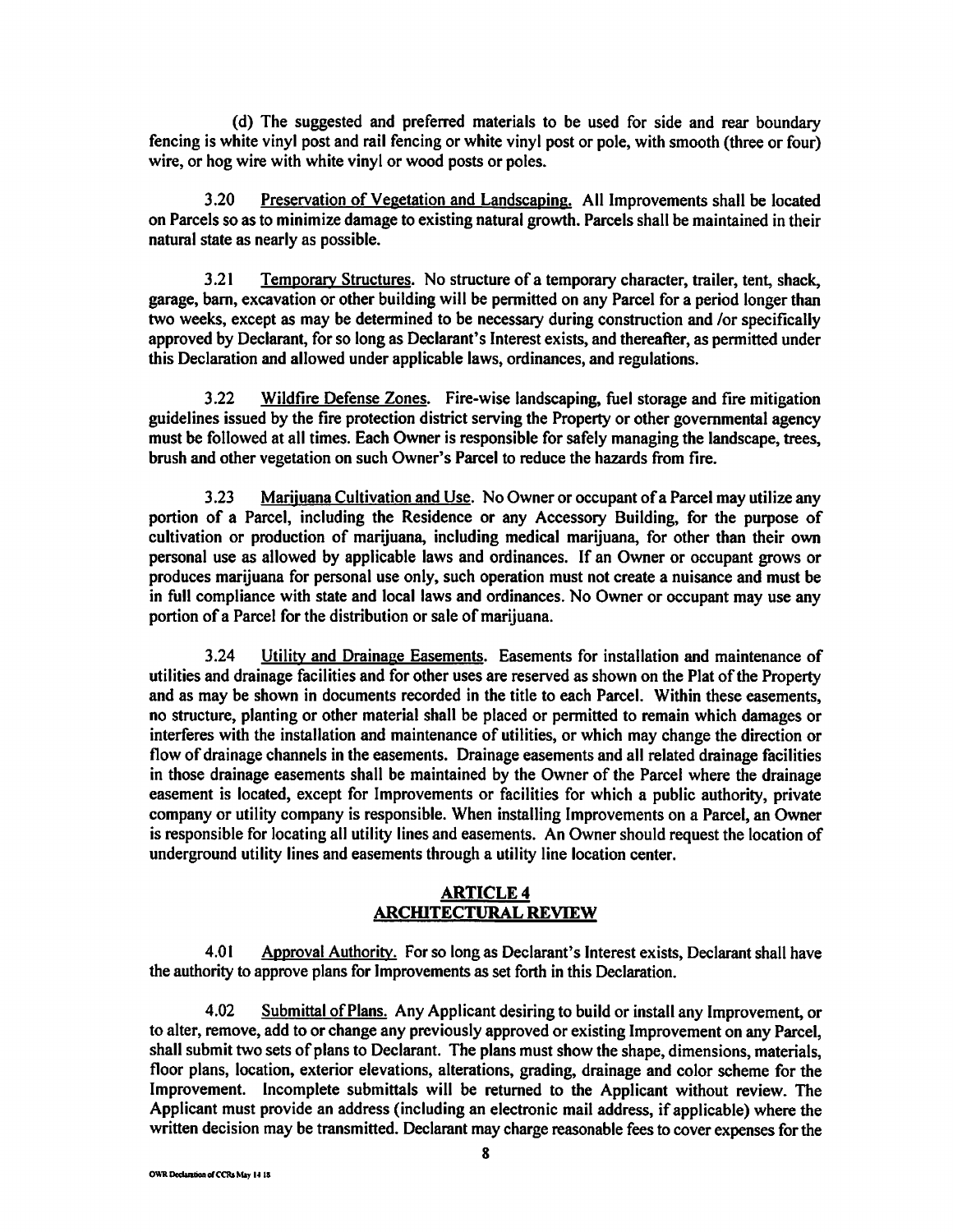professional review of the Plans, if required.

4.03 Approval Process. The Applicant shall submit the plans on a date sufficiently far in advance of commencement of construction to allow Declarant to complete its review of the plans within the time limits set forth in this Section. Following the submittal of the plans, Declarant shall have no more than fourteen (14) days in which to provide its written decision to the Applicant, which decision may be: i) approval; ii) approval subject to certain conditions, or iii) disapproval. If necessary, Declarant may have an additional fourteen (14) days for review of the plans as long as notice of such extension is provided to the Applicant within the original 14-day review period and if the need for an extension is due to the Applicant's failure to timely provide sufficient information to Declarant in order to render a decision. If Declarant does not act within fourteen ( 14) days following submission, the plans shall be deemed disapproved.

4.04 Approval Standards. In granting or withholding approval of matters submitted to it, Declarant shall consider the specific standards and specifications set forth in this Declaration and any other matter, whether objective or subjective, that Declarant believes is relevant to the issue presented. Declarant has the authority to disapprove the location of an Improvement if, in Declarant's sole discretion, Declarant believes the location may negatively impact the views from Residences or Improvements on other Parcels. Declarant shall have the right to disapprove any plans or details submitted to it if it determines, in its sole discretion, that the proposed Improvement is not consistent with any provision of this Declaration; if the plans submitted are incomplete; or if Declarant deems the plans or details, or any part thereof, to be contrary to the best interests, welfare or rights of all or any part of the Property or the Owners. If Declarant believes there may be questions of structural integrity, it may, as part of the review process, require certification of the final plans and specifications by a professional architect or engineer licensed in Colorado. Owners acknowledge that architectural review is inherently a subjective process and that Declarant is given wide discretion in carrying out its function. The decisions of Declarant shall be final and binding.

4.05 Variances. Declarant shall have the authority to grant for a Parcel a variance from any provision of this Declaration. Such variance will only be made upon a finding of exceptional and extraordinary circumstances where literal enforcement of the covenant will create a material hardship to the Applicant, and that such a variance is not contrary to the interests of the Property and Owners. A variance may be made subject to terms and conditions approved by Declarant. If a variance is denied, the Applicant may not bring another application for a materially similar variance for the same Parcel for a period of one year after submittal of the original request.

4.06 No Liability. The Declarant, or any member, agent or representative of Declarant, shall not be liable in damages or otherwise to anyone submitting plans for approval or requesting a variance, orto any Owner or other Person, by reason of mistake in judgment, negligence, nonfeasance or any act or omission in connection with the approval, disapproval or failure to approve the Plans or variance. Approval by Declarant shall not mean that plans are in compliance with the requirements of any local building codes, zoning ordinances, or other governmental regulations, and it shall be the responsibility of the Owner or Applicant to comply with all codes, ordinances and regulations.

## **ARTICLES GENERAL CONDITIONS**

5.01 Term of Declaration: Termination. Unless amended as herein provided, all provisions of this Declaration shall be effective for twenty (20) years following the date this Declaration is recorded, and thereafter shall be automatically extended for successive periods of ten (10) years each unless terminated by written agreement of at least seventy-five percent (75%) of the Owners subject to this Declaration and the consent of Declarant for so long as Declarant's Interest exists as of the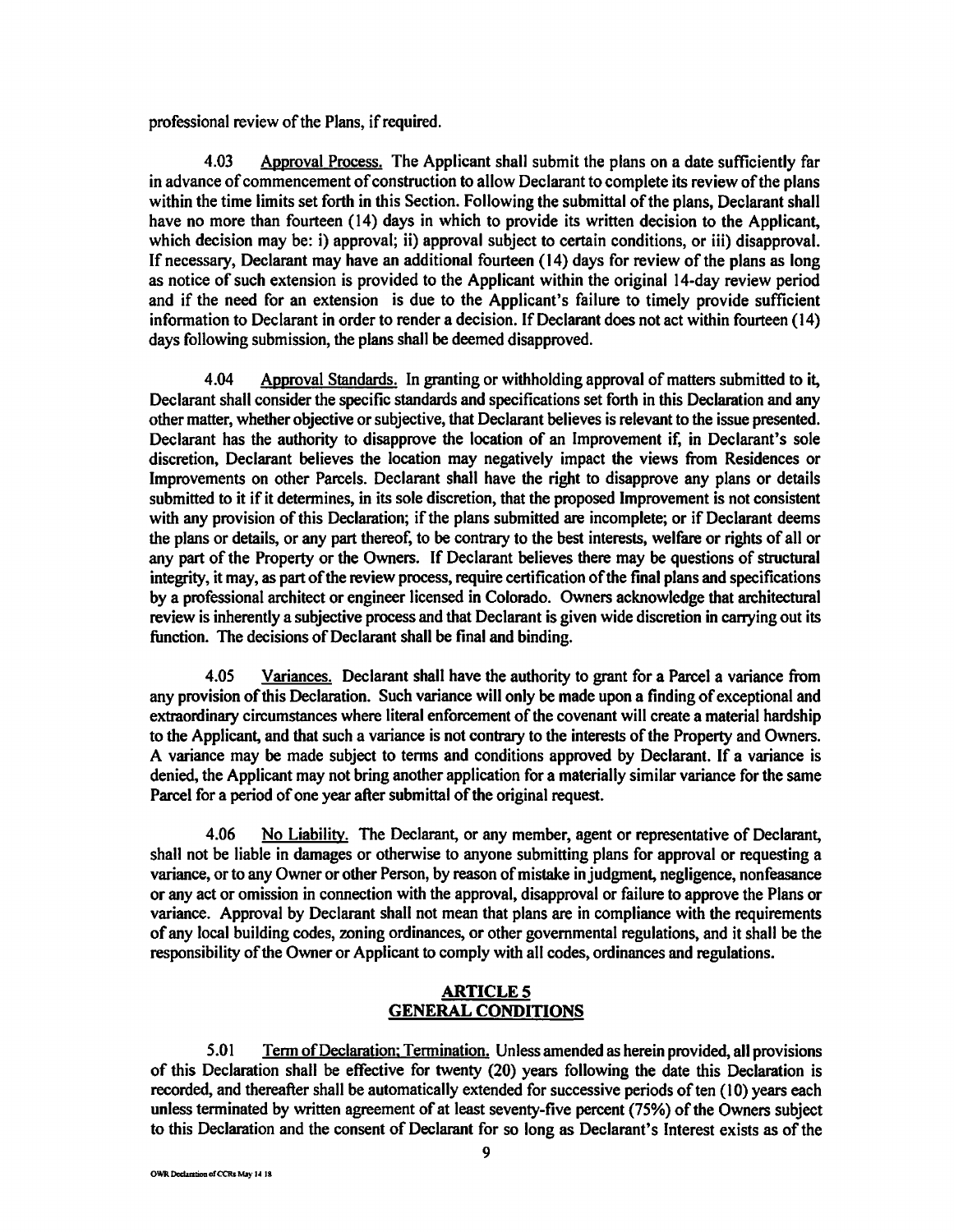date of termination. Notice of the termination shall be acknowledged by the required number of Owners in a written instrument and recorded in the El Paso County records.

5.02 Amendment of Declaration by Owners or Declarant. Except as specifically set forth in other provisions of this Declaration, any provision, covenant, condition or restriction contained in this Declaration may be amended, added, modified or repealed upon the approval of at least seventyfive percent (75%) of the Owners, with each Parcel having one vote, and with the written approval of Declarant, for so long as Declarant's Interest exists. No amendment may be made to a provision that will eliminate any easement or government-required obligation or that will diminish the quality, value, desirability and attractiveness of the Property. An approved amendment shall be evidenced in a written instrument acknowledged by the required number of Owners and recorded in the El Paso County records.

Declarant may amend or repeal any provisions of this Declaration without Owners' approval by recording an instrument setting forth such amendment or repeal and upon the satisfaction of one or more of the following conditions: a) The conveyance of the first Parcel by recorded deed to an Owner other than Declarant has not yet occurred; and b) A government agency requires an amendment or repeal as a condition to making, purchasing, insuring or guaranteeing mortgages, or an amendment or repeal is required in order to comply with the requirements, standards or guidelines of recognized secondary mortgage markets, HUD, FHA or other government mortgage agency.

5.03 Notices. Except as may be otherwise provided in this Declaration, any notice must be in writing and may be served either personally, or by nationally recognized overnight delivery service or by U.S. certified mail. If served by mail or overnight delivery upon an Owner, notice shall be sent postage prepaid, addressed to the Owner's address shown in the El Paso County Assessor records.

5.04 Persons Entitled to Enforce Declaration. Declarant and any Owner (acting on such Owner's own behalf), shall have the right, but not the obligation, to enforce any or all of the provisions, covenants, conditions and restrictions contained in this Declaration. The right of enforcement shall include the right to bring an action for damages, as well as an action to enjoin any violation of any provision of this Declaration, and all other rights and remedies provided in this Declaration or available at law or in equity.

5.05 Violations of Law. Any violation of any federal, state or county law, ordinance, rule or regulation, pertaining to the ownership, occupation or use of any property within the Property is declared to be a violation of this Declaration and shall be subject to any and all of the enforcement procedures set forth in this Declaration.

5.06 Remedies Cumulative. Each remedy provided under this Declaration is cumulative and not exclusive.

5.07 Costs and Attorney Fees. In any action or proceeding to enforce any provision of this Declaration, the party who prevails shall be entitled to recover its costs and expenses in connection therewith, including reasonable attorney fees, costs and expert witness fees.

5.08 Limitation on Liability. Declarant and any agent or employee of Declarant shall not be liable to any Owner for any action or for any failure to act if the action or failure to act was in good faith and without malice.

5.09 No Representations and Warranties. **No representations, guaranties or warranties of any kind, express or implied, shall be deemed to have been given or made by**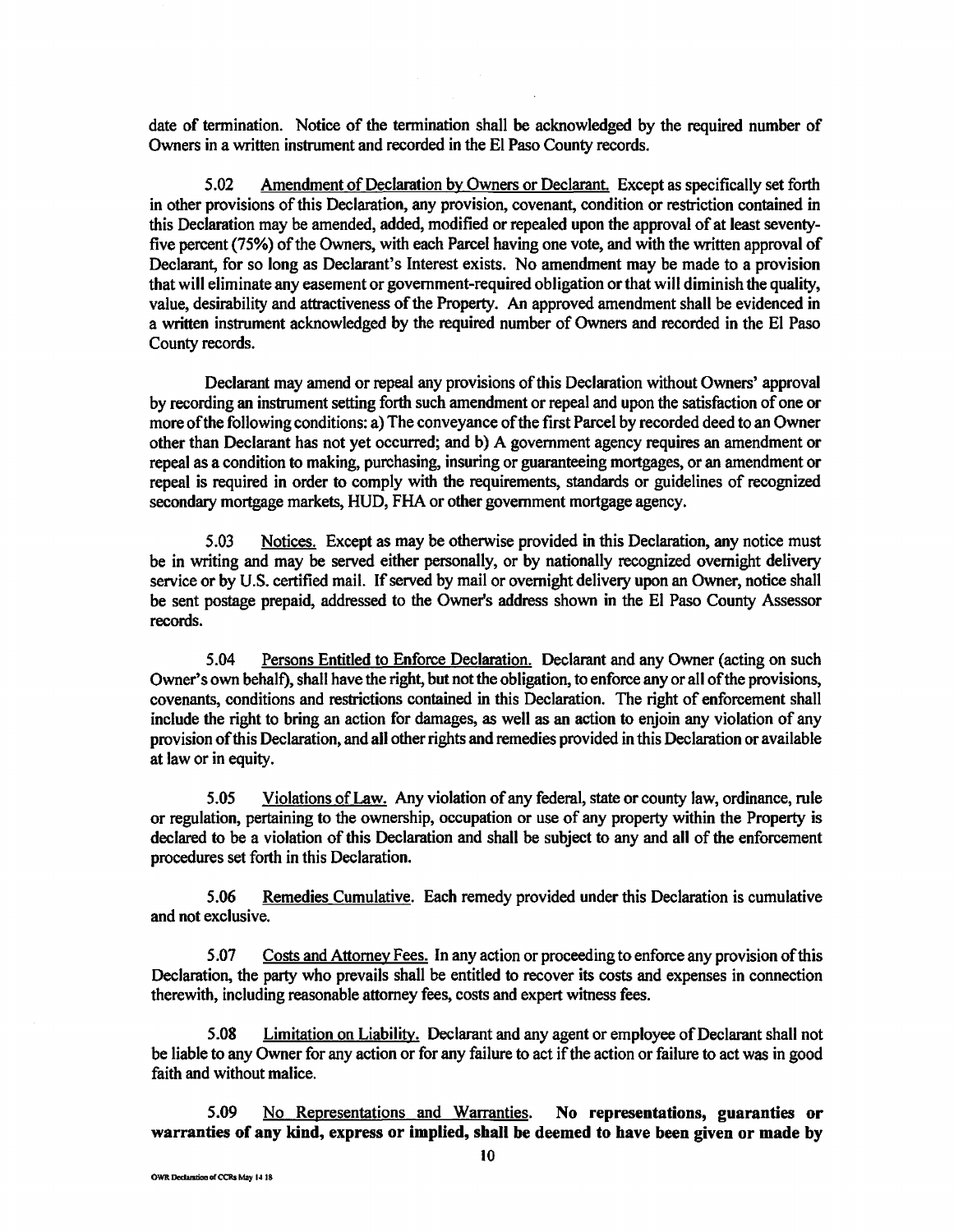**Declarant, or by any of its officers, members, agents or employees, in connection with any portion of the Property or any Improvement, its physical condition, structural integrity, freedom from defects, zoning, compliance with applicable laws, fitness for intended use, retention of views, or in connection with the development, sale, operation, maintenance, cost of maintenance, taxes or regulation thereof, unless specifically set forth in writing.** 

5.10 Governing Law. This Declaration shall be interpreted and governed in accordance with the laws of the State of Colorado. Exclusive venue for any legal action shall be in El Paso County, Colorado.

5.11 Severability. Each of the provisions of this Declaration shall be deemed independent and severable, and the invalidity or unenforceability of any provision hereof shall not affect the validity or enforceability of any other provision.

5.12 Resolution of Questions of Construction. If any doubt or question arises concerning the true intent or meaning of any of the provisions, covenants, conditions and restrictions contained in this Declaration, the Declarant, for as long as Declarant's Interest exists, shall determine the proper construction of the provisions in question and shall set forth the meaning, effect, and application of the provision in a written document acknowledged by the Declarant and recorded in the County records. This determination will thereafter be binding on all parties so long as it is not arbitrary or capricious.

IN WITNESS WHEREOF, Declarant has executed this Declaration to be effective as of the day and year first written above.

#### **DECLARANT:**

## **Old West Ranch CO Partners, LLC**

a Colorado limited liability company

By: *(a.uc0* CC«---

Dan Carless, Sr., Manager

STATE OF COLORADO )  $\left(\begin{array}{c} 0 \\ 0 \\ 0 \end{array}\right)$  ss. COUNTY OF EL PASO )

The foregoing instrument was acknowledged before me this  $\frac{15H_1}{2}$  day of *MaM* . 2018, by Dan Carless, Sr., as Manager of Old West Ranch CO Partners, LLC, a Colorado'limited liability company.

| Witness my hand and official seal.                                         |               |
|----------------------------------------------------------------------------|---------------|
| My commission expires:                                                     |               |
| [SEAL]                                                                     |               |
| <b>JANE B. FREDWAN</b><br><b>NOTARY PUBLIC</b><br><b>STATE OF COLORADO</b> | Notary Public |
| NOTARY ID 20164001475<br>MY COMMISSION EXPIRES JERRESY 13, 2020 !          |               |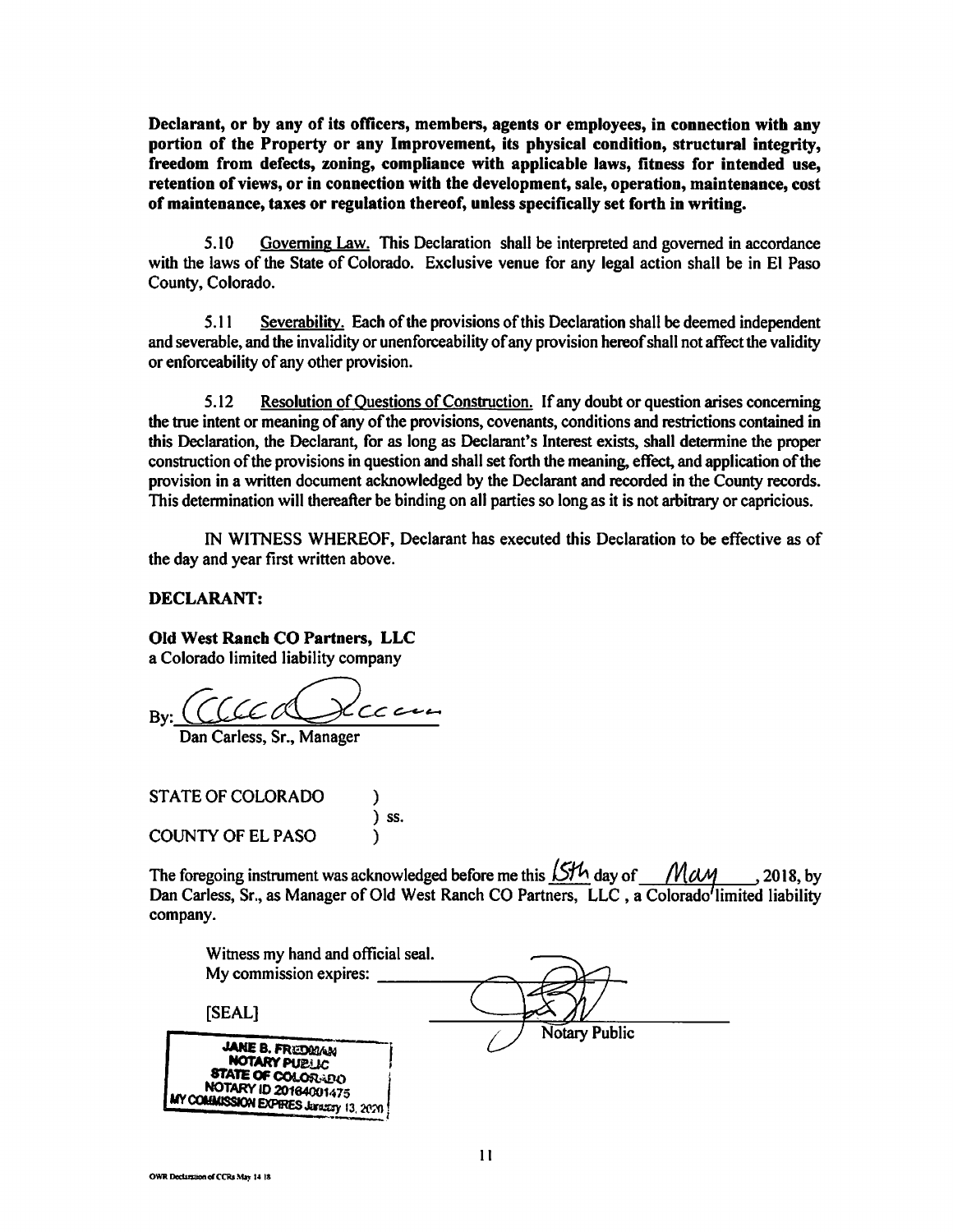## **EXHIBIT A LEGAL DESCRIPTION OF THE PROPERTY**

## **PARCEL14**

A portion of the South half of Section 7, Township 13 South, Range 63 West of the 61h Principal Meridian, County of El Paso, State of Colorado, being more particularly described as follows:

**COMMENCING** at the Southwest comer of said Section 7; thence along the South line of said Section 7, N89°44'36"E (Bearings are relative to the South line of said Section 7, Township 13 South, Range 63 West of the 6<sup>th</sup> P.M., being monumented at the Easterly end by a found No. 6 rebar with a 3-1/4"" aluminum cap, stamped "PE & LS 9853", and at the Westerly end by a found No. 6 rebar with a 2-1/2" aluminum cap, stamped "PLS 38160", and measured to bear S89°44'36"W, a distance of 5176.33 feet), a distance of 1650.74 feet, to the **POINT OF BEGINNING;** thence leaving said South line N33°09'56"E, a distance of 1625.88 feet, to the Southwest comer of that parcel described in the Quit Claim Deed recorded at Reception No. 205094957 in the Official Records of El Paso County; thence along the Southerly line of said parcel, SS8°44 '48"E, a distance of 1566.11 feet, to the Southeast comer of said parcel; thence along the West line of the East half of the Southeast quarter of said Section 7, S00°20'22"E, a distance of S38.49 feet, to a point lying on the South line of said Section 7; thence along said South line, S89°44'36"W, a distance of 1294.08 feet, to the South quarter comer of said Section 7, said comer being monumented by a found No. 6 rebar with a 2-1/2" aluminum cap, stamped "PLS 38160"; thence continuing along said South line, S89°44 '36"W, a distance of 93 7.43 feet,

#### to the **POINT OF BEGINNING.**

Containing 1,873,263 S.F. or 43.004 acres, more or less.

## **PARCELIS**

A portion of the Southwest quarter of Section 7, Township 13 South, Range 63 West of the  $6<sup>th</sup>$ Principal Meridian, County of El Paso, State of Colorado, being more particularly described as follows:

**COMMENCING** at the Southwest comer of said Section 7; thence along the South line of said Section 7, N89°44 '36"E (Bearings are relative to the South line of said Section 7, Township 13 South, Range 63 West of the  $6<sup>th</sup>$  P.M., being monumented at the Easterly end by a found No. 6 rebar with a  $3-1/4$ "" aluminum cap, stamped "PE & LS 9853", and at the Westerly end by a found No. 6 rebar with a 2-1/2" aluminum cap, stamped "PLS 38160", and measured to bear S89°44'36"W, a distance of 5176.33 feet), a distance of 670.26 feet, to the **POINT OF BEGINNING;** thence leaving said South line N33°09'56"E, a distance of 2101.55 feet; thence S61 °20'00"E, a distance of 820.87 feet, to the Southwest comer of that parcel described in the Quit Claim Deed recorded at Reception No. 205094957, in the Official Records of El Paso County; thence S33°09'56"W, a distance of 1625.88 feet; to a point lying on said South line; thence along said South line,  $S89^{\circ}44'36''W$ , a distance of 980.48 feet,

### to the **POINT OF BEGINNING.**

Containing l,525,152 S.F. or 35.013 acres, more or less.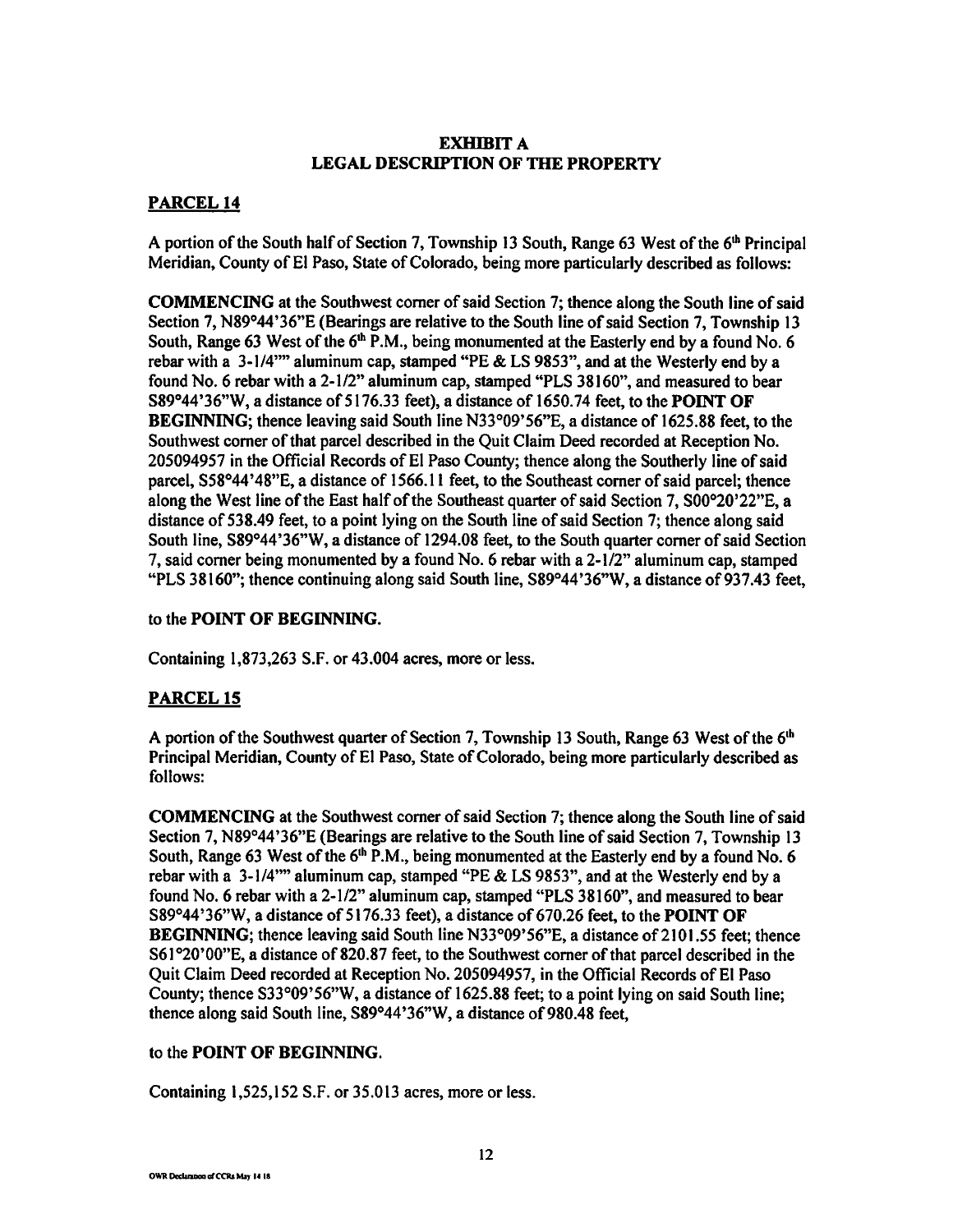#### **PARCEL16**

A portion of the Southwest quarter of Section 7, Township 13 South, Range 63 West of the  $6<sup>th</sup>$ Principal Meridian, County of El Paso, State of Colorado, being more particularly described as follows:

**COMMENCING** at the Southwest comer of said Section 7; thence along the South line of said Section 7, N89°44 '36"E (Bearings are relative to the South line of said Section 7, Township 13 South, Range 63 West of the  $6<sup>th</sup>$  P.M., being monumented at the Easterly end by a found No. 6 rebar with a 3-1/4"" aluminum cap, stamped "PE & LS 9853", and at the Westerly end by a found No. 6 rebar with a 2-1/2" aluminum cap, stamped "PLS 38160", and measured to bear S89°44 '36"W, a distance of 5176.33 feet), a distance of 60.00 feet, to the **POINT OF BEGINNING**; thence leaving said South line, N00°41'38"W, a distance of 300.43 feet; thence N33°09'56"E, a distance of 2134.96 feet; thence S61°20'00"E, a distance of 678.82 feet; thence S33°09'56"W, a distance of 2101.55 feet, to a point lying on said South line; thence along said South line, S89°44 '36"W, a distance of 610.26 feet,

#### to the **POINT OF BEGINNING.**

Containing 1,525,152 S.F. or 35.013 acres, more or less.

#### **PARCEL17**

A portion of the Southwest quarter of Section 7, Township 13 South, Range 63 West of the  $6<sup>th</sup>$ Principal Meridian, County of El Paso, State of Colorado, being more particularly described as follows:

**BEGINNING** at the Southwest comer of said Section 7; thence along the West line of said Section 7, N00°41 '38"W (Bearings are relative to the South line of said Section 7, Township 13 South, Range 63 West of the 6<sup>th</sup> P.M., being monumented at the Easterly end by a found No. 6 rebar with a 3-1/4"" aluminum cap, stamped "PE & LS 9853", and at the Westerly end by a found No. 6 rebarwith a 2-1/2" aluminum cap, stamped "PLS 38160", and measured to bear S89°44'36"W, a distance of 5176.33 feet), a distance of 2645.95 feet, to the West quarter corner of said Section 7, being monumented by a found No. 6 rebar with a 2" aluminum cap, stamped "PLS 11624"; thence N00°41 '24"W, a distance of 129.84 feet, to a point lying on said West line; thence leaving said West line, S61°20'00"W, a distance of 1433.65 feet; thence S33°09'56"W, a distance of 2134.96 feet; thence  $S00^{\circ}41'38''E$ , a distance of 300.43 feet, to a point lying on the South line of said Section 7; thence along said South line, S89°44 '36"W, a distance of 60.00 feet,

#### to the **POINT OF BEGINNING.**

Containing 1,617,969 S.F. or 37.143 acres, more or less.

Stewart L. Mapes, Jr. Colorado Professional Land Surveyor No. 38245 For and on behalf of Clark Land Surveying, Inc. February 28, 2018